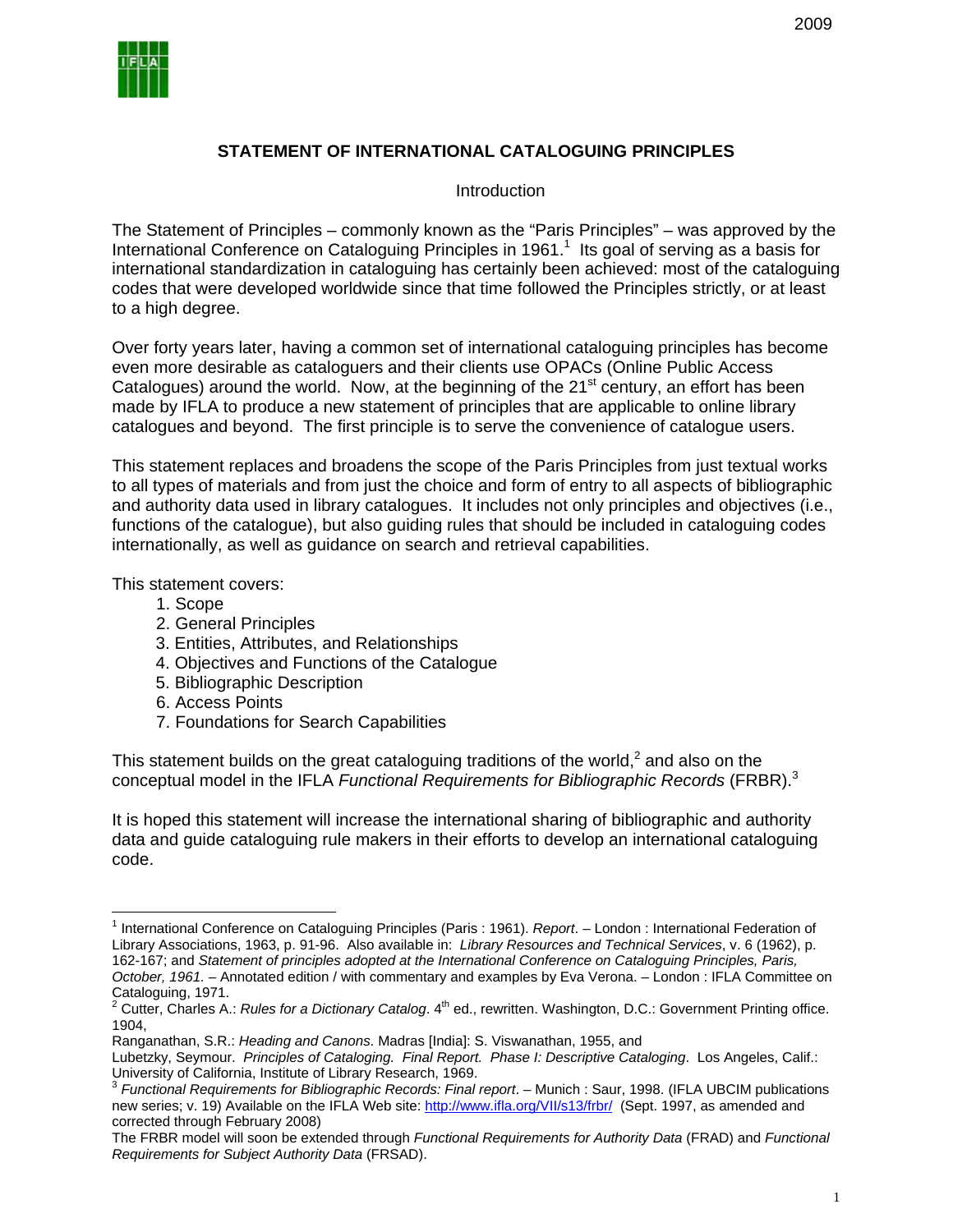# **1. Scope**

The principles stated here are intended to guide the development of cataloguing codes. They apply to bibliographic and authority data and current library catalogues. The principles also can be applied to bibliographies and other data files created by libraries, archives, museums, and other communities.

They aim to provide a consistent approach to descriptive and subject cataloguing of bibliographic resources of all kinds.

# **2. General Principles**

of the user.<sup>5</sup> Several principles direct the construction of cataloguing codes. $4$  The highest is the convenience

- **2.1.** *Convenience of the user*. Decisions taken in the making of descriptions and controlled forms of names for access should be made with the user in mind.
- **2.2.** *Common usage.* Vocabulary used in descriptions and access should be in accord with that of the majority of users.
- **2.3.** *Representation.* Descriptions and controlled forms of names should be based on the way an entity describes itself.
- **2.4.** *Accuracy.* The entity described should be faithfully portrayed.
- **2.5.** *Sufficiency and necessit*y. Only those data elements in descriptions and controlled forms of names for access that are required to fulfil user tasks and are essential to uniquely identify an entity should be included.
- **2.6.** *Significance.* Data elements should be bibliographically significant.
- **2.7.** *Economy.* When alternative ways exist to achieve a goal, preference should be given to the way that best furthers overall economy (i.e., the least cost or the simplest approach).
- **2.8.** *Consistency and standardization.* Descriptions and construction of access points should be standardized as far as possible. This enables greater consistency, which in turn increases the ability to share bibliographic and authority data.
- **2.9.** *Integration.* The descriptions for all types of materials and controlled forms of names of all types of entities should be based on a common set of rules, insofar as it is relevant.

The rules in a cataloguing code should be *defensible* and *not arbitrary*. It is recognized that these principles may contradict each other in specific situations and a defensible, practical solution should be taken.

# **3. Entities, Attributes, and Relationships**

A cataloguing code should take into account the entities, attributes, and relationships as defined in conceptual models of the bibliographic universe. $6$ 

# **3.1. Entities**

 $\overline{a}$ 

The following entities may be represented by bibliographic and authority data: Work Expression **Manifestation** 

<sup>4</sup> Based on bibliographic literature, especially that of Ranganathan and Leibniz as described in Svenonius, Elaine. *The Intellectual Foundation of Information Organization*. Cambridge, Mass.: MIT Press, 2000, p. 68. With regard to subject thesauri, there are additional principles that apply but are not yet included in this statement. 5

 $5$  Principles 2.2 through 2.9 are in no particular order.

<sup>&</sup>lt;sup>6</sup> IFLA's conceptual models are FRBR, FRAD, and FRSAD.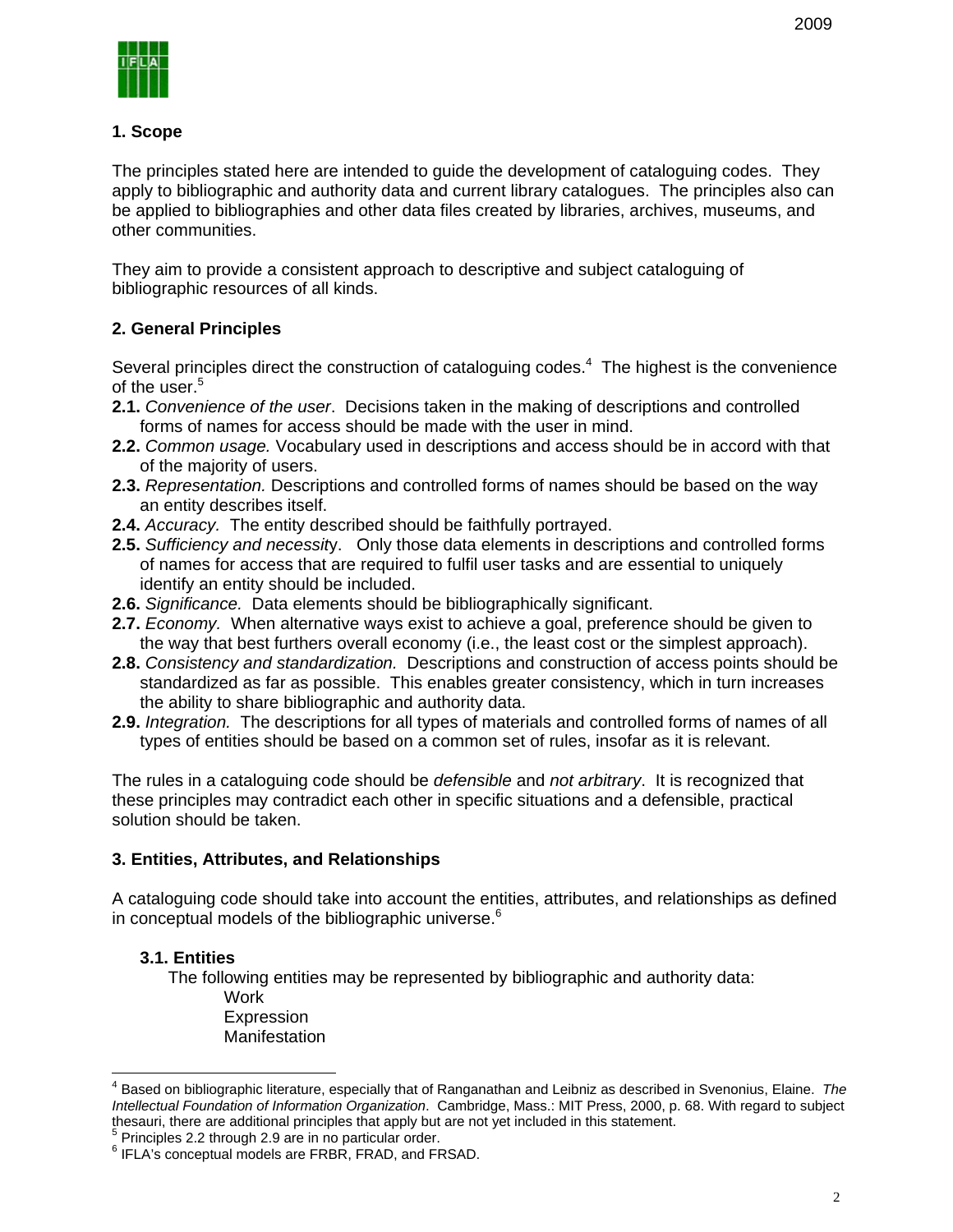

Item*<sup>7</sup>* Person Family Corporate Body<sup>8</sup> **Concept Object** Event Place.<sup>9</sup>

### **3.2. Attributes**

The attributes that identify each entity should be used as data elements.

### **3.3. Relationships**

Bibliographically significant relationships among the entities should be identified.

### **4. Objectives and Functions of the Catalogue**<sup>10</sup>

The catalogue should be an effective and efficient instrument that enables a user:

- **4.1.** to **find** bibliographic resources in a collection as the result of a search using attributes or relationships of the resources:
	- **4.1.1.** to **find** a single resource
	- 4.1.2. to find sets of resources representing
		- all resources belonging to the same work
		- all resources embodying the same expression
		- all resources exemplifying the same manifestation
		- all resources associated with a given person, family, or corporate body
		- all resources on a given subject
		- all resources defined by other criteria (language, place of publication, publication date, content type, carrier type, etc.), usually as a secondary limiting of a search result;
- **4.2.** to **identify** a bibliographic resource or agent (that is, to confirm that the described entity corresponds to the entity sought or to distinguish between two or more entities with similar characteristics);
- **4.3.** to **select** a bibliographic resource that is appropriate to the user's needs (that is, to choose a resource that meets the user's requirements with respect to medium, content, carrier, etc., or to reject a resource as being inappropriate to the user's needs);
- **4.4.** to **acquire** or **obtain** access to an item described (that is, to provide information that will enable the user to acquire an item through purchase, loan, etc., or to access an item electronically through an online connection to a remote source); or to access, acquire, or obtain authority data or bibliographic data;

 $\frac{1}{7}$ Work, expression, manifestation, and item are the Group 1 entities described in the FRBR model.<br><sup>8</sup> Person, family, and carperate hody are the Croup 2 entities described in the EBBB and EBAD me.

 $^8$  Person, family, and corporate body are the Group 2 entities described in the FRBR and FRAD models.<br>9 Canagat, ghiest, avent, and also ages the Croup 2 entities described in the FBBB model. Any of the ent

<sup>&</sup>lt;sup>9</sup> Concept, object, event, and place are the Group 3 entities described in the FRBR model. Any of the entities may be involved in a subject relationship with a work.

<sup>10 4.1-4.5</sup> are based on: Svenonius, Elaine. *The Intellectual Foundation of Information Organization*. Cambridge, Mass.: MIT Press, 2000.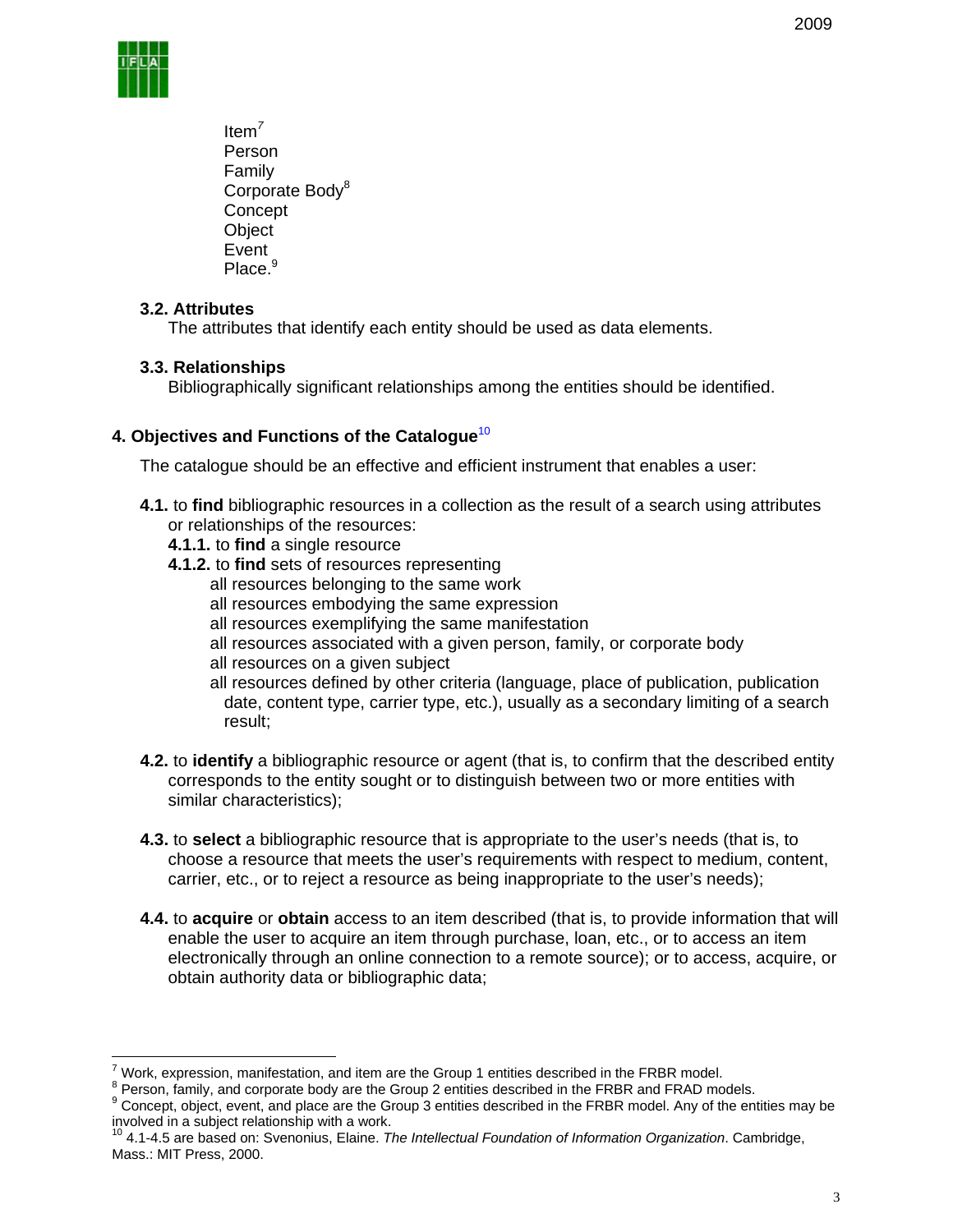

**4.5.** to **navigate** within a catalogue and beyond (that is, through the logical arrangement of bibliographic and authority data and presentation of clear ways to move about, including presentation of relationships among works, expressions, manifestations, items, persons, families, corporate bodies, concepts, objects, events, and places).

### **5. Bibliographic Description**

**5.1.** In general, a separate bibliographic description should be created for each manifestation.

- **5.2.** A bibliographic description typically should be based on the item as representative of the manifestation and may include attributes that pertain to the embodied work(s) and expression(s).
- **5.3.** Descriptive data should be based on an internationally agreed standard.<sup>11</sup>
- **5.4.** Descriptions may be at several levels of completeness, depending on the purpose of the catalogue or bibliographic file. Information about the level of completeness should be conveyed to the user.

#### **6. Access Points**

#### **6.1. General**

 uncontrolled. Access points for retrieving bibliographic and authority data must be formulated following the general principles (see **2. General Principles**). They may be controlled or

- expressions, manifestations, items, concepts, objects, events, and places, **6.1.1.** Controlled access points should be provided for the authorized and variant forms of names for such entities as persons, families, corporate bodies, works, Controlled access points provide the consistency needed for collocating the bibliographic records for sets of resources.
	- **6.1.1.1.** Authority records should be constructed to control the authorized forms of names, variant forms of name, and identifiers used as access points.
- **6.1.2.** Uncontrolled access points may be provided as bibliographic data for names, titles (e.g., the title proper as found on a manifestation), codes, keywords, etc., not controlled in authority records.

#### **6.2. Choice of Access Points**

 $\overline{a}$ 

**6.2.1.** Include as access points to a **bibliographic record** the authorized access points for works and expressions (controlled) embodied in the resource, the title of the manifestation (usually uncontrolled), and the authorized access points for the creators of works.

**6.2.1.1.** Corporate body as creator: A corporate body should be considered as the creator of those works that express the collective thought or activity of the corporate body, or when the wording of the title, taken in conjunction with the

<sup>11</sup> For the library community, the internationally agreed standard is the *International Standard Bibliographic Description*.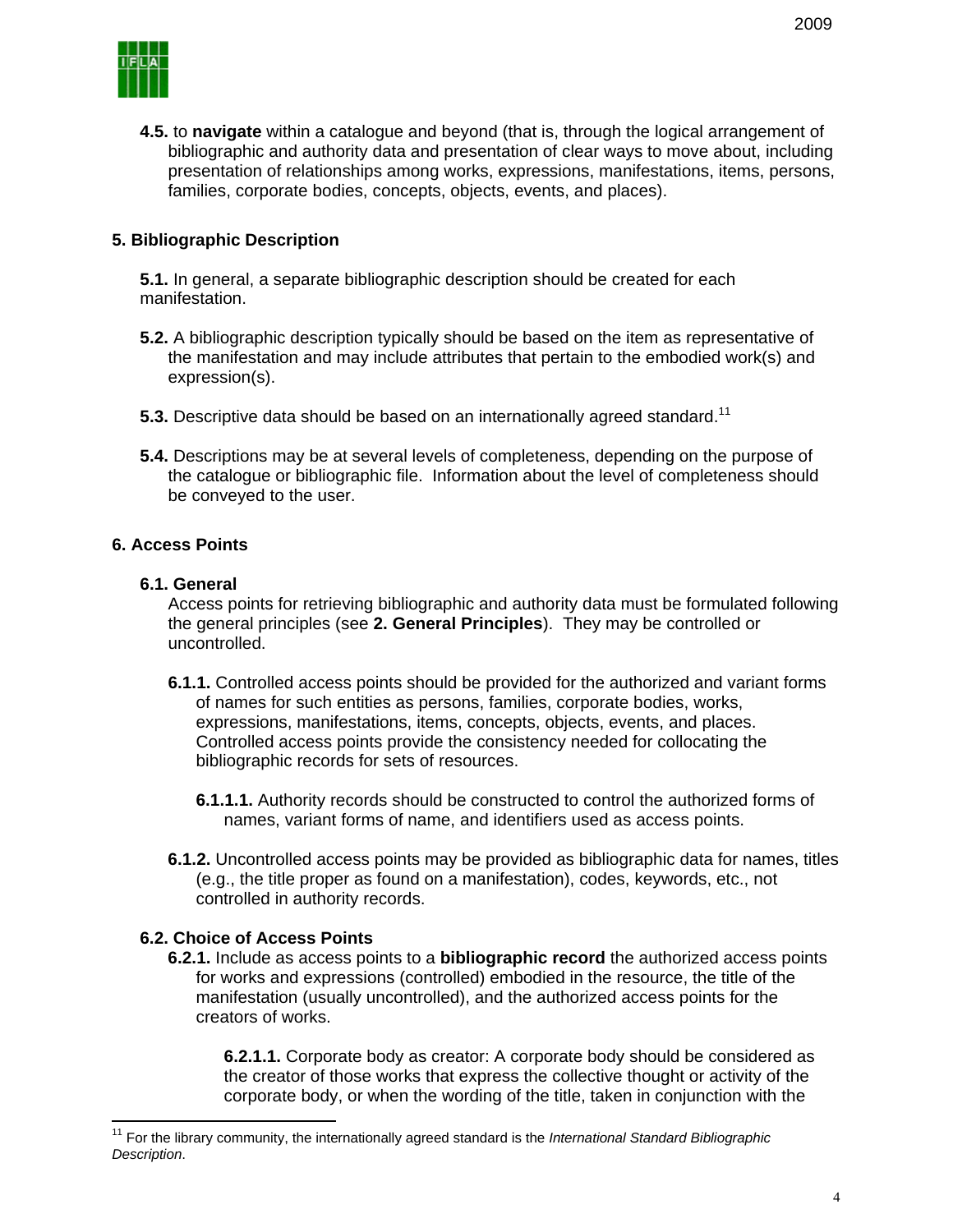nature of the work clearly implies that the corporate body is collectively responsible for the content of the work. This applies even if a person signs the work in the capacity of an officer or servant of the corporate body.

**6.2.2.** Additionally, access points should be provided to **bibliographic records** for the authorized access points for persons, families, corporate bodies, and subjects deemed important for finding and identifying the bibliographic resource being described.

- **6.2.3.** Include the authorized form of name for the entity, as well as the variant forms of name, as access points to an **authority record**.
- **6.2.4.** Additional access may be made through names of related entities.

### **6.3. Authorized Access Points**

The authorized access point for the name of an entity should be recorded in an authority record along with identifiers for the entity and variant forms of name. An authorized access point may be needed as a default display form.

**6.3.1.** Authorized access points must be constructed following a standard.

#### **6.3.2. Language and Script of Authorized Access Points**

- **6.3.2.1.** When names have been expressed in several languages and/or scripts, preference for an authorized access point for the name should be given to information found on manifestations of the work expressed in the original language and script;
	- **6.3.2.1.1.** but if the original language or script is not normally used in the catalogue, the authorized access point may be based on forms found on manifestations or in reference sources in one of the languages or scripts best suited to the users of the catalogue.
	- **6.3.2.1.2.** Access should be provided in the original language and script whenever possible, through a controlled access point, either the authorized form of name or a variant form of name.
- **6.3.2.2.** If transliterations are desirable, an international standard for script conversion should be followed.

### **6.3.3. Choice of Authorized Access Point**

The name preferred as the authorized access point for an entity should be based on the name that identifies the entity in a consistent manner, either as most frequently found on manifestations or a well-accepted name suited to the users of the catalogue (e.g., 'conventional name') as found in reference sources.

**6.3.3.1.** Choice of Authorized Access Point for Person, Family, Corporate Body If a person, family, or a corporate body uses variant names or variant forms of names, one name or one form of name should be chosen as the basis for the authorized access point for each distinct identity.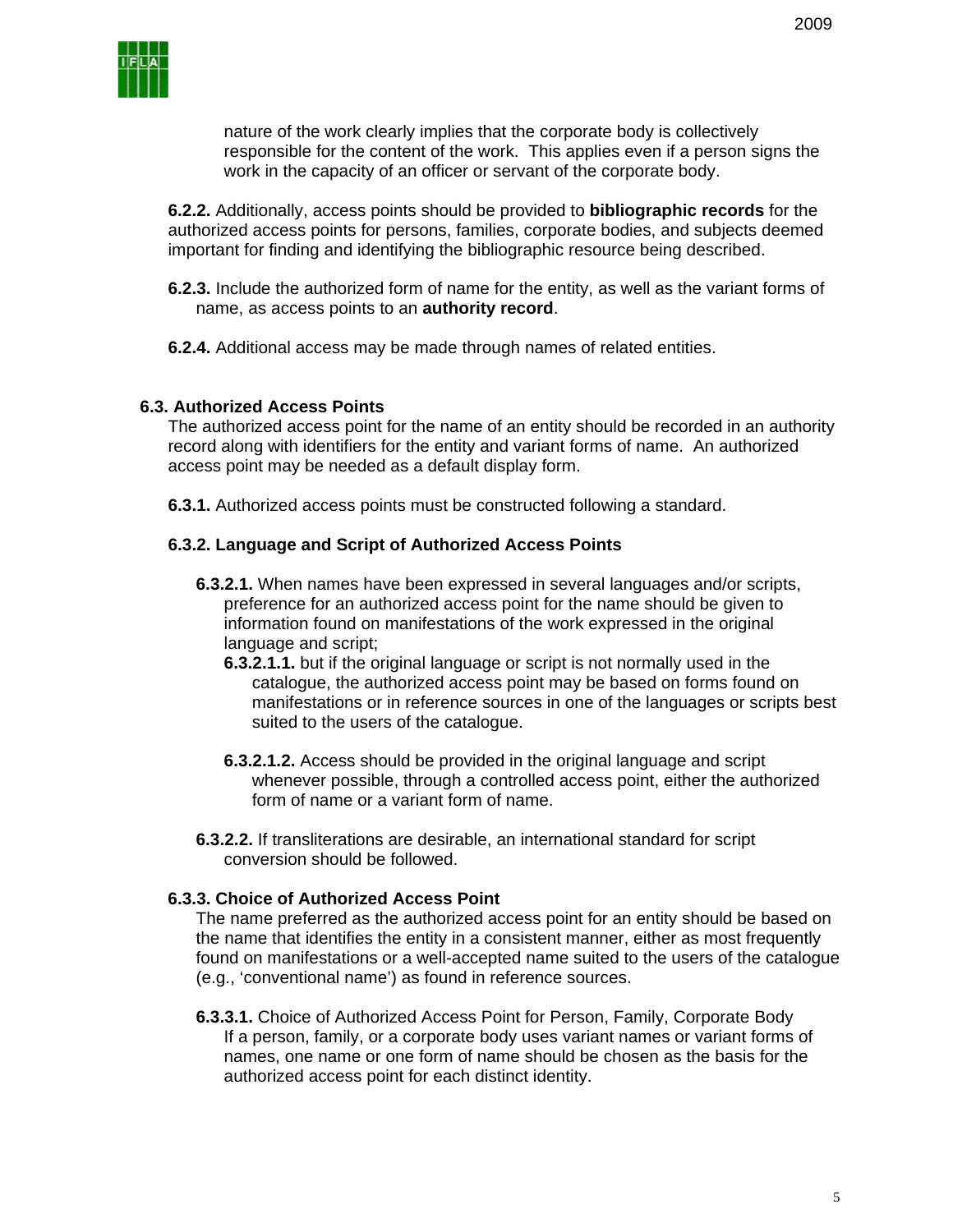

- **6.3.3.1.1.** When variant forms of the name are found in manifestations and/or reference sources, and this variation is not based on different presentations of the same name (e.g., full and brief forms), preference should be given to
	- **6.3.3.1.1.1.** a commonly known (or 'conventional') name rather than the official name, where this is indicated; or
	- **6.3.3.1.1.2.** the official name, where there is no indication of a commonly known or conventional name.
- **6.3.3.1.2.** If a corporate body has used in successive periods different names that cannot be regarded as minor variations of one name, each entity identified by a significant name change should be considered a new entity. The corresponding authority data for each entity should be linked, usually by relating the earlier and later authorized forms of names for the corporate body.
- authorized access point for the work/expression. **6.3.3.2.** Choice of Authorized Access Point for Work and Expression When a work has multiple titles, one title should be preferred as the basis for the

#### **6.3.4. Form of Name for Authorized Access Points**

### **6.3.4.1. Form of Name for Persons**

When the name of a person consists of several words, the choice of first word for the authorized access point should follow conventions of the country and language most associated with that person, as found in manifestations or reference sources.

#### **6.3.4.2. Form of Name for Families**

When the name of a family consists of several words, the choice of first word for the authorized access point should follow conventions of the country and language most associated with that family, as found in manifestations or reference sources.

#### **6.3.4.3. Form of Name for Corporate Bodies**

For the authorized access point for a corporate body, the name should be given in direct order, as found in manifestations or reference sources, except

- **6.3.4.3.1.** when the corporate body is part of a jurisdiction or territorial authority, the authorized access point should include the currently used form of the name of the territory concerned in the language and script best suited to the needs of the users of the catalogue;
- **6.3.4.3.2.** when the corporate name implies subordination, or subordinate function, or is insufficient to identify the subordinate body, the authorized access point should begin with the name of the superior body.

#### **6.3.4.4. Form of Name for Works/Expressions**

An authorized access point for a work, expression, manifestation, or item may either be a title that can stand alone or it may be a title combined with the authorized access point for the creator(s) of the work.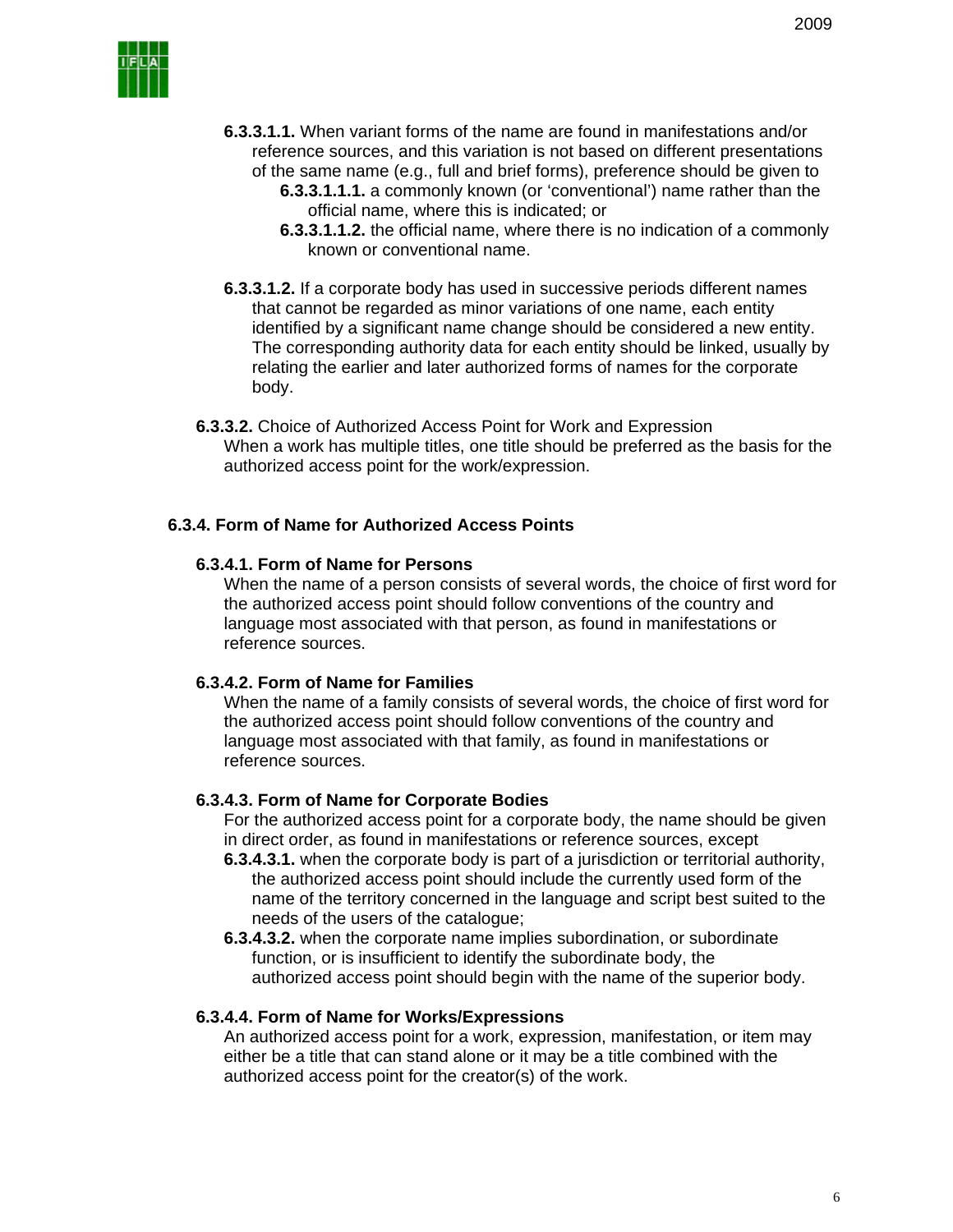

### **6.3.4.5. Distinguishing among Names**

If necessary, to distinguish an entity from others of the same name, further identifying characteristics should be included as part of the authorized access point for an entity. If desirable, the same identifying characteristics may be included as part of the variant forms of name.

### **6.4. Variant Names and Variant Forms of Name**

Whatever name is chosen for the authorized access point, the variant names and variant forms of name should also be included for controlled access.

### **7. Foundations for Search Capabilities**

#### **7.1. Searching**

Access points are the elements of bibliographic and authority records that 1) provide reliable retrieval of bibliographic and authority records and their associated bibliographic resources and 2) limit search results.

#### **7.1.1. Searching Devices**

Names, titles, and subjects should be searchable and retrievable by means of any device available in the given library catalogue or bibliographic file (by full forms of names, by key words, by phrases, by truncation, by identifiers, etc.).

### **7.1.2. Essential Access Points**

Essential access points are those based on the main attributes and relationships of each entity in the bibliographic or authority record.

#### **7.1.2.1.** Essential access points in **bibliographic records** include:

authorized access point for the name of the creator or first named creator of the work when more than one is named

authorized access point for the work/expression (this may include the authorized access point for the creator)

title proper or supplied title for the manifestation year(s) of publication or issuance of the manifestation controlled subject terms and/or classification numbers for the work standard numbers, identifiers, and 'key titles' for the described entity.

# **7.1.2.2.** Essential access points in **authority records** include:

authorized name or title of the entity

identifiers for the entity

variant names and variant forms of name or title for the entity.

### **7.1.3. Additional Access Points**

Attributes from other areas of the bibliographic description or the authority record may serve as optional access points or as filtering or limiting devices for a search.

**7.1.3.1.** Such attributes in **bibliographic records** include, but are not limited to: names of creators beyond the first names of persons, families, or corporate bodies in roles other than creator (e.g., performers) variant titles (e.g., parallel titles, caption titles) authorized access point for the series bibliographic record identifiers language of the expression embodied in the manifestation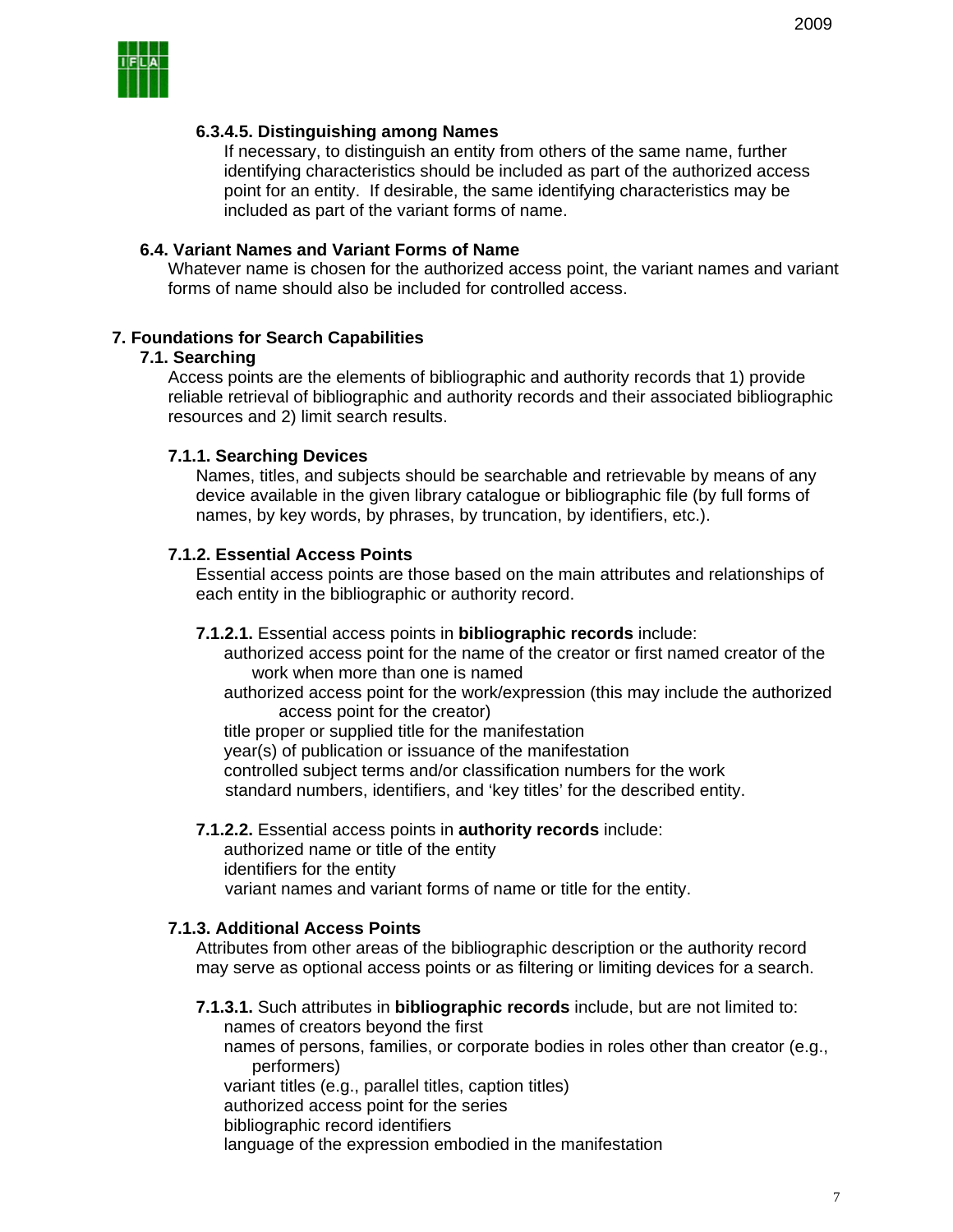

place of publication content type carrier type.

**7.1.3.2.** Such attributes in **authority records** include, but are not limited to: names or titles of related entities authority record identifiers.

### **7.2. Retrieval**

When searching retrieves several records with the same access point, records should be displayed in some logical order convenient to the catalogue user, preferably according to a standard relevant to the language and script of the access point.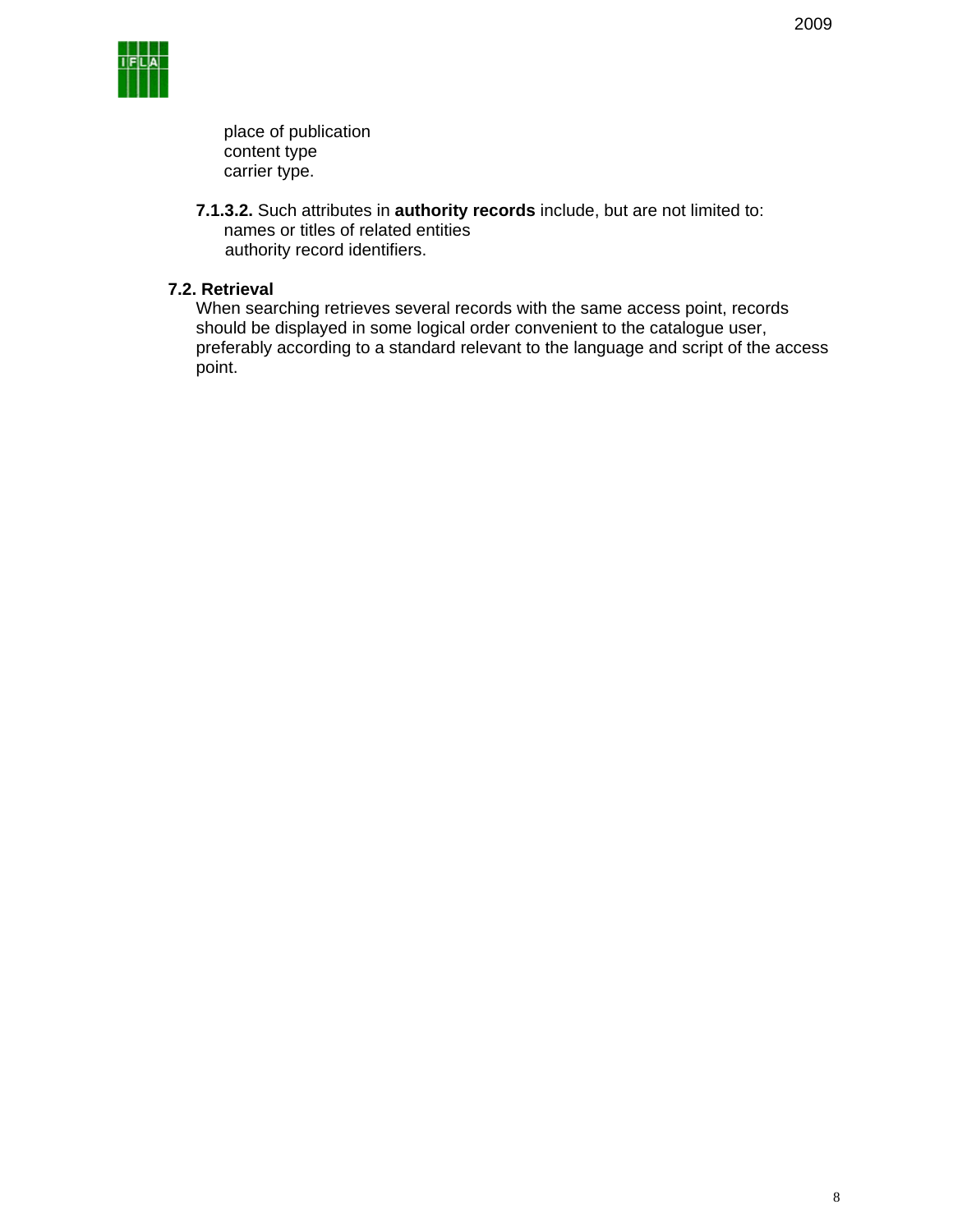

# **ICP GLOSSARY**

This Glossary includes terms found in the Statement of International Cataloguing Principles (ICP) that are being used in a specific way (not simply the usual dictionary definition). At the end are terms used in the Paris Principles or other early cataloguing rules that the IME ICC participants wished to note were no longer being used in ICP. BT = Broader term; NT = Narrower term; RT = Related term

**Access point** – A name, term, code, etc., through which bibliographic or authority data is searched and identified.

[Source: GARR modified per FRAD and IME ICC]

*See also* **Additional access point [NT], Authorized access point [NT]**, **Controlled access point [NT], Essential access point [NT], Name [RT], Uncontrolled access point [NT], Variant form of name [NT]**

Additional access point – An access point that may be used in addition to the essential access points to enhance the retrieval of bibliographic or authority data. [Source: IME ICC] *See also* **Access point [BT], Essential access point [RT]**

**Agent** – A person (author, publisher, sculptor, editor, director, composer, etc.) or a group (family, organization, corporation, library, orchestra, country, federation, etc.) or an automaton (weather recording device, software translation program, etc.) that has a role in the lifecycle of a resource.

[Source: DCMI Agents Working Group, working definition, modified] *See also* **Creator [NT]**

**Attribute** – Characteristic of an entity. An attribute can be inherent in an entity or externally imputed.

[Source: FRBR]

**Authority record** – A set of data elements that identifies an entity and can be used to facilitate access to the authorized access point for that entity or the display of any access point for the entity.

[Source: IME ICC]

**Authorized access point** – The preferred controlled access point for an entity, established and constructed according to rules or standards.

[Source: IME ICC]

*See also* **Access point [BT], Authorized form of name [RT], Controlled access point [BT], Preferred name [RT], Variant form of name [RT]**

**Authorized form of name –** The form of name chosen as the authorized access point for an entity.

*See also* **Authorized access point [RT], Conventional name [RT], Name [BT], Preferred name [RT], Variant form of name [RT]**

**Bibliographic description** – A set of bibliographic data identifying a bibliographic resource. [Source: ISBD modified] *See also* **Descriptive cataloguing [RT]**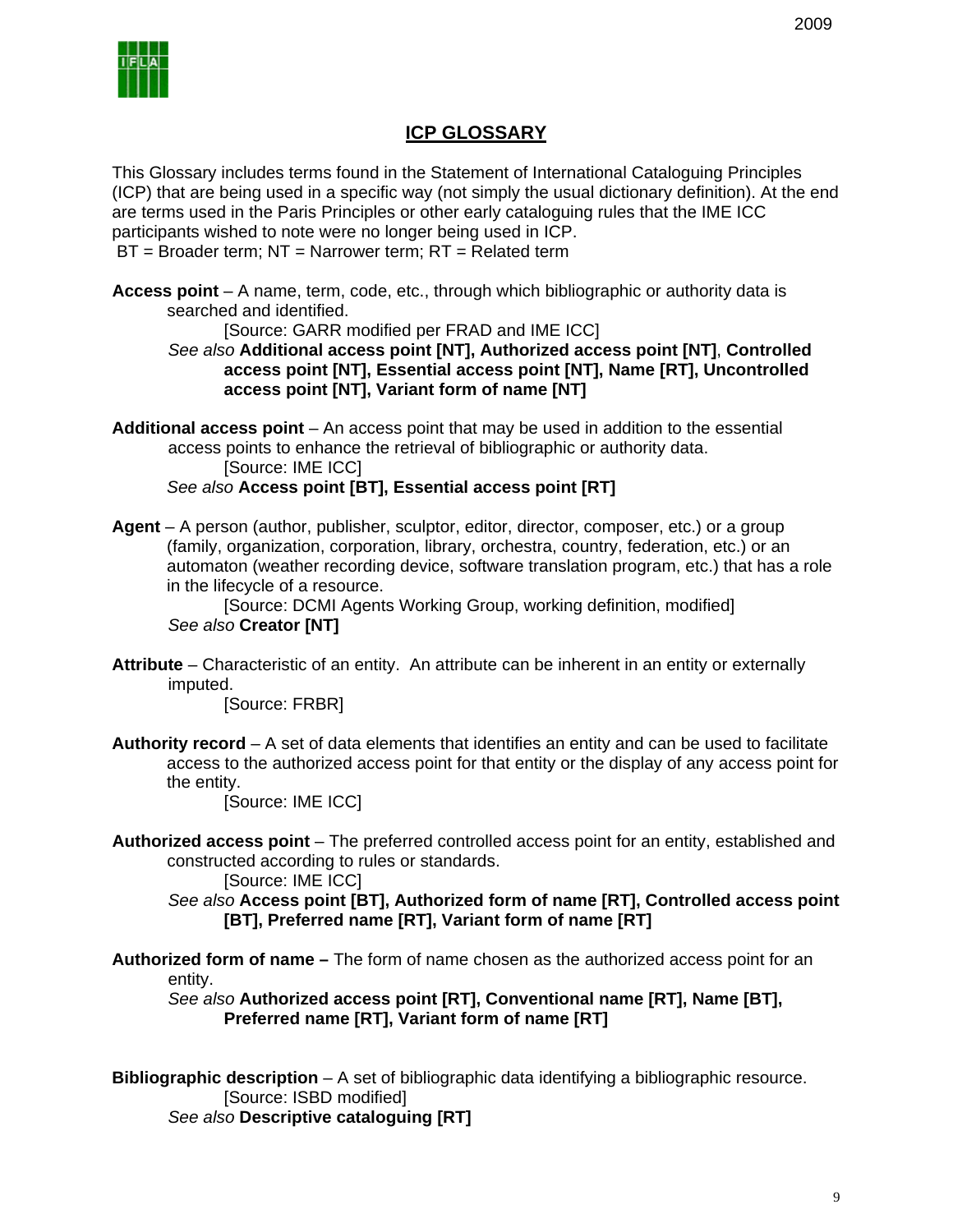- **Bibliographic record** A set of data elements that describes and provides access to a bibliographic resource and identifies related works and expressions. [Source: IME ICC]
- **Bibliographic resource** An entity within the realm of library and similar collections consisting of the products of intellectual or artistic endeavour. Bibliographic resources in the FRBR model are the Group 1 entities: work, expression, manifestation, and item. [Source: IME ICC]
- **Bibliographic universe –** The realm related to the collections of libraries, archives, museums, and other information communities. [Source: IME ICC]
- **Bibliographically significant** A quality of an entity or attribute or relationship that has special meaning or value in the context of bibliographic resources. [Source: IME ICC]
- **Carrier type** A designation that reflects the format of the storage medium and housing of a carrier in combination with the type of intermediation device required to view, play, run, etc., the content of a resource. Carrier type reflects attributes of a manifestation. [Source: modified from Jan. 2008 Glossary for RDA]
- **Collection** 1. A real or virtual set of two or more works or parts of works combined or issued together. 2. A real or virtual set of bibliographic resources held or created by a given institution.

[Source: IME ICC]

- **Concept** An abstract notion or idea. [Source: FRAD (associated with subjects), FRBR]
- **Content type** A designation that reflects the fundamental form of communication in which the content is expressed and the human sense through which it is intended to be perceived. Content type reflects attributes of both work and expression. [Source: modified from Jan. 2008 Glossary for RDA]

**Controlled access point** – An access point recorded in an authority record.

[Source: GARR modified]

Controlled access points include authorized forms of names as well as those designated as variant forms. They may be:

- based on personal, family, and corporate names,
- based on names (i.e., titles) for works, expressions, manifestations, and items,
- a combination of two names, as in the case of a name/title access point representing a work that combines the name of the creator with the title of the work,
- based on the terms for events, objects, concepts, and places,
- based on identifiers, such as standard numbers, classification indices, etc.

Other elements (such as dates) may be added to the name *per se* for the purpose of distinguishing between entities with identical or similar names.

[Source: FRAD – goes on to note the focus of the model is on names and terms controlled through an authority file.]

*See also* **Access point [BT], Authorized access point [NT], Name [RT], Uncontrolled access point [RT], Variant form of name [NT]**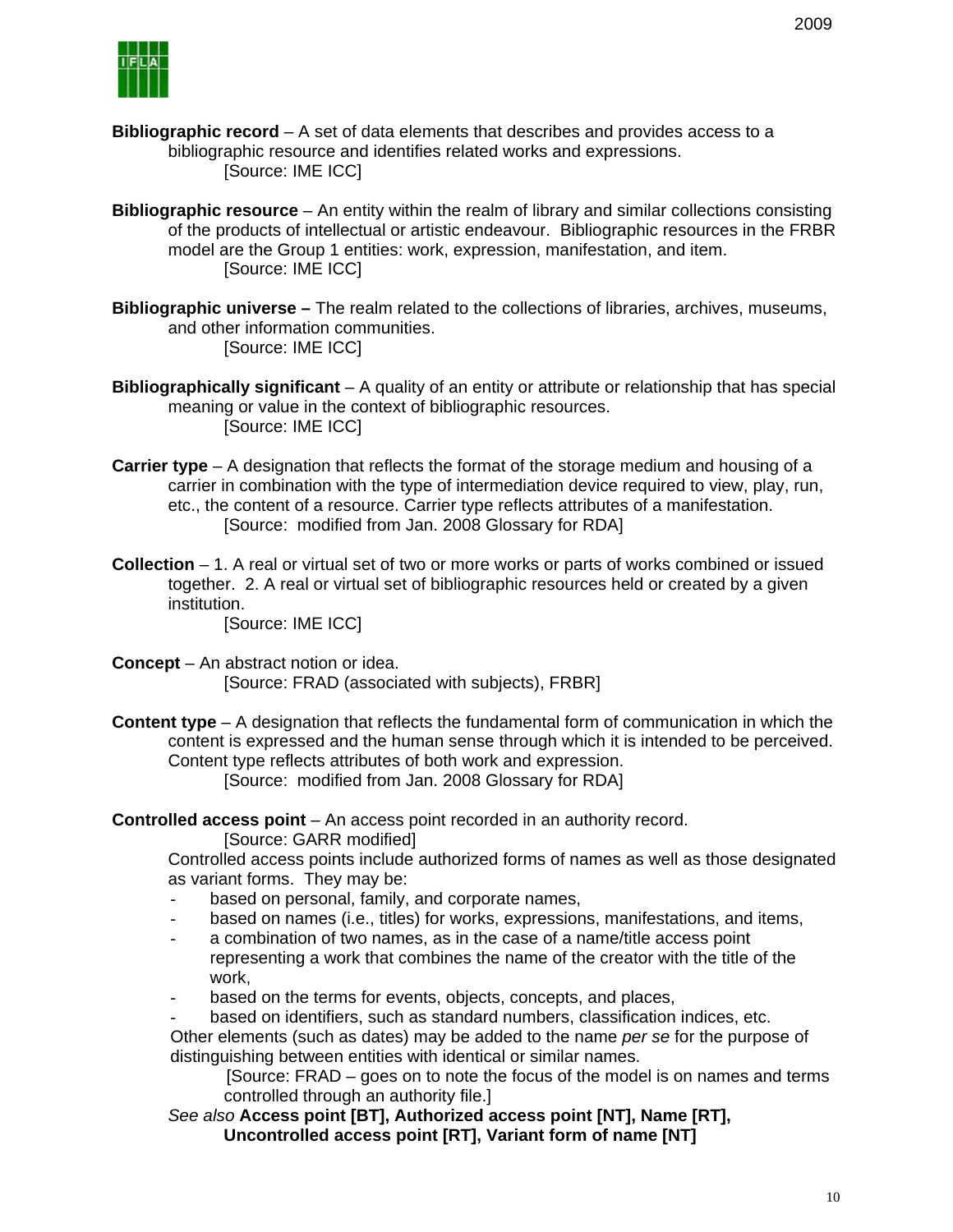

**Conventional name** – A name, other than the official name, by which a corporate body, place, or thing has come to be known.

[Source: modified from AACR2 Revision 2002, Glossary] *See also* **Authorized form of name [RT], Name [BT], Variant form of name [RT]** 

**Corporate body** – An organisation or group of persons and/or organisations that is identified by a particular name and that acts, or may act, as a unit.

[Source: modified from FRAD, FRBR]

**Creator** – A person, family, or corporate body responsible for the intellectual or artistic content of a work.

[Source: IME ICC]  *See also* **Agent [BT]**

**Descriptive cataloguing** – The part of cataloguing that provides both descriptive data and nonsubject access points.

[Source: IME ICC]

*See also* **Bibliographic description [RT**], **Subject cataloguing [RT]**

**Entity** – Something that has a unitary and self-contained character; something that has independent or separate existence; an abstraction, ideal concept, object of thought, or transcendental object.

[Source: Webster's 3<sup>rd</sup>]

Examples of types of entities in FRBR and FRAD include the products of intellectual or artistic endeavour (work, expression, manifestation and item); the agents (i.e., persons, families, corporate bodies) responsible for creating that intellectual or artistic content, for producing and disseminating the content in physical form, or for maintaining the custody of the product; or the subject of a work (work, expression, manifestation, item, person, family, corporate body, concept, object, event, place).

[Source: IME ICC]

**Essential access point** – An access point based on a main attribute or relationship of an entity in a bibliographic or authority record that ensures retrieval and identification of that record.

[Source: IME ICC]

*See also* **Access point [BT], Additional access point [RT]** 

**Event** – An action or occurrence.

[Source: FRAD (those not acting as corporate bodies are considered subjects), FRBR]

- **Expression** The intellectual or artistic realisation of a work. [Source: FRAD, FRBR]
- **Family** Two or more persons related by birth, marriage, adoption, or similar legal status, or otherwise presenting themselves as a family. [Source: FRAD, as modified by IME ICC]
- **Identifier** A number, code, word, phrase, logo, device, etc., that is associated with an entity, and serves to differentiate that entity from other entities within the domain in which the identifier is assigned. [Source: FRAD]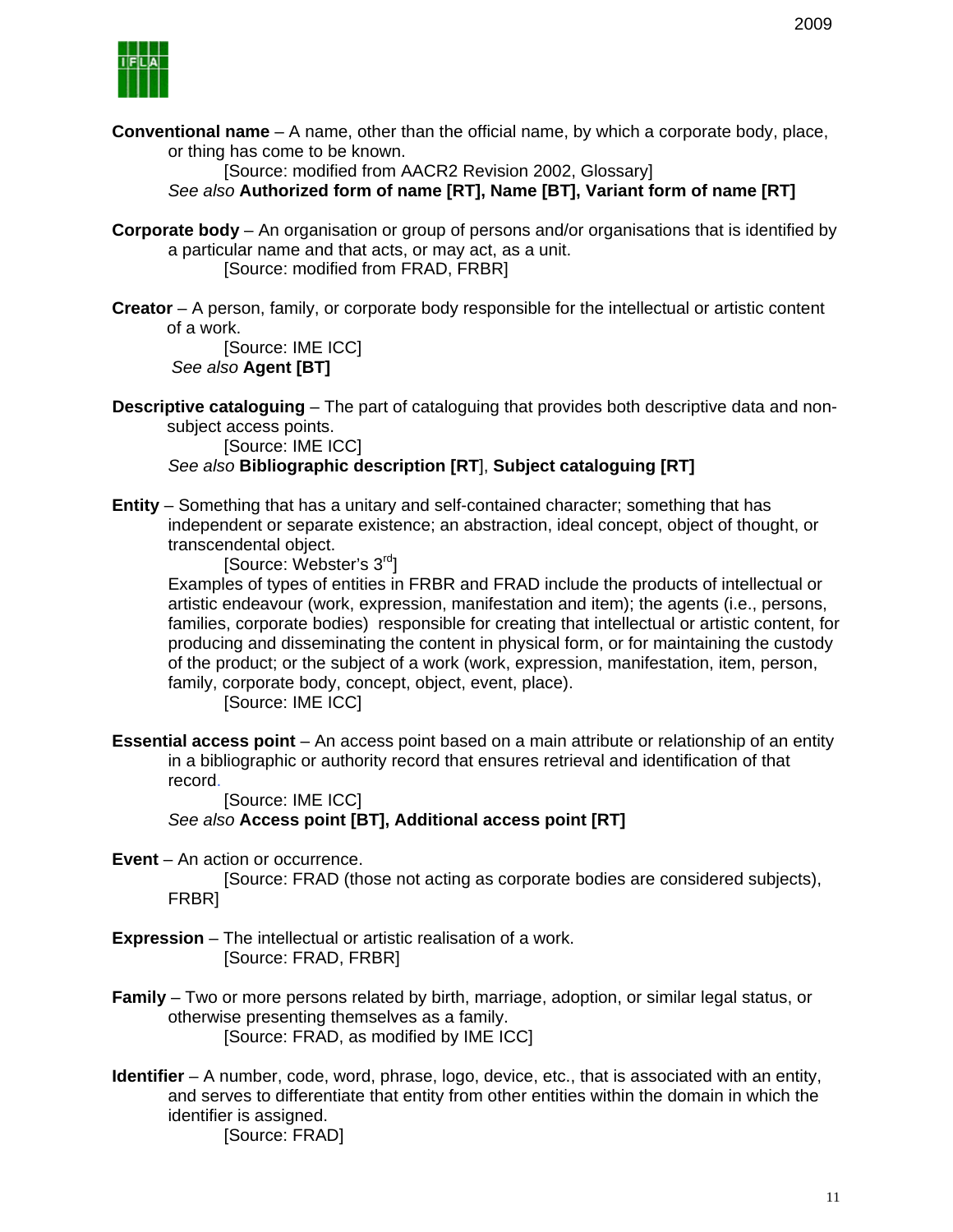- **Item** A single exemplar of a manifestation. [Source: FRAD, FRBR]
- **Key title** The unique name assigned to a continuing resource by the ISSN Network and inseparably linked with its ISSN. The key title may be the same as the title proper; or, in order to achieve uniqueness, it can be constructed by the addition of identifying and/or qualifying elements, such as name of issuing body, place of publication, edition statement.

[Source: ISBD]

**Manifestation** – The physical embodiment of an expression of a work.

[Source: FRAD, FRBR]

A manifestation may embody a collection of works, an individual work, or a component part of a work. Manifestations may appear in one or more physical units. [Source: IME ICC]

**Name** – A character, word, or group of words and/or characters by which an entity is known. Includes the words/characters designating a person, family, corporate body; includes the terms by which concepts, objects, events, or places are known; includes the title given to a work, expression, manifestation, or item. Used as the basis for an access point. [Source: FRBR as modified in FRAD]

*See also* **Access point [RT], Authorized form of name [NT], Controlled access point [RT], Conventional name [NT], Preferred name [NT], Variant form of name [NT]**

### **Normalized access point**  *See* **Authorized access point**

- **Object** A material thing. [Source: FRBR]
- **Person** An individual or a single identity established or adopted by an individual or group. [Source: FRBR as modified in FRAD, modified by IME ICC]
- **Place** A location. [Source: FRBR]
- **Preferred name** The name for an entity chosen according to rules or standards, used as the basis for constructing an authorized access point for the entity. *See also* **Authorized access point [RT], Authorized form of name [RT],**

**Conventional name [RT], Name [BT]**

[Source: IME ICC]

**Relationship** – A specific connection between entities or their instances. [Source: based on FRBR]

**Subject cataloguing** – The part of cataloguing that provides controlled subject terms and/or classification numbers. [Source: IME ICC]  *See also* **Descriptive cataloguing [RT]**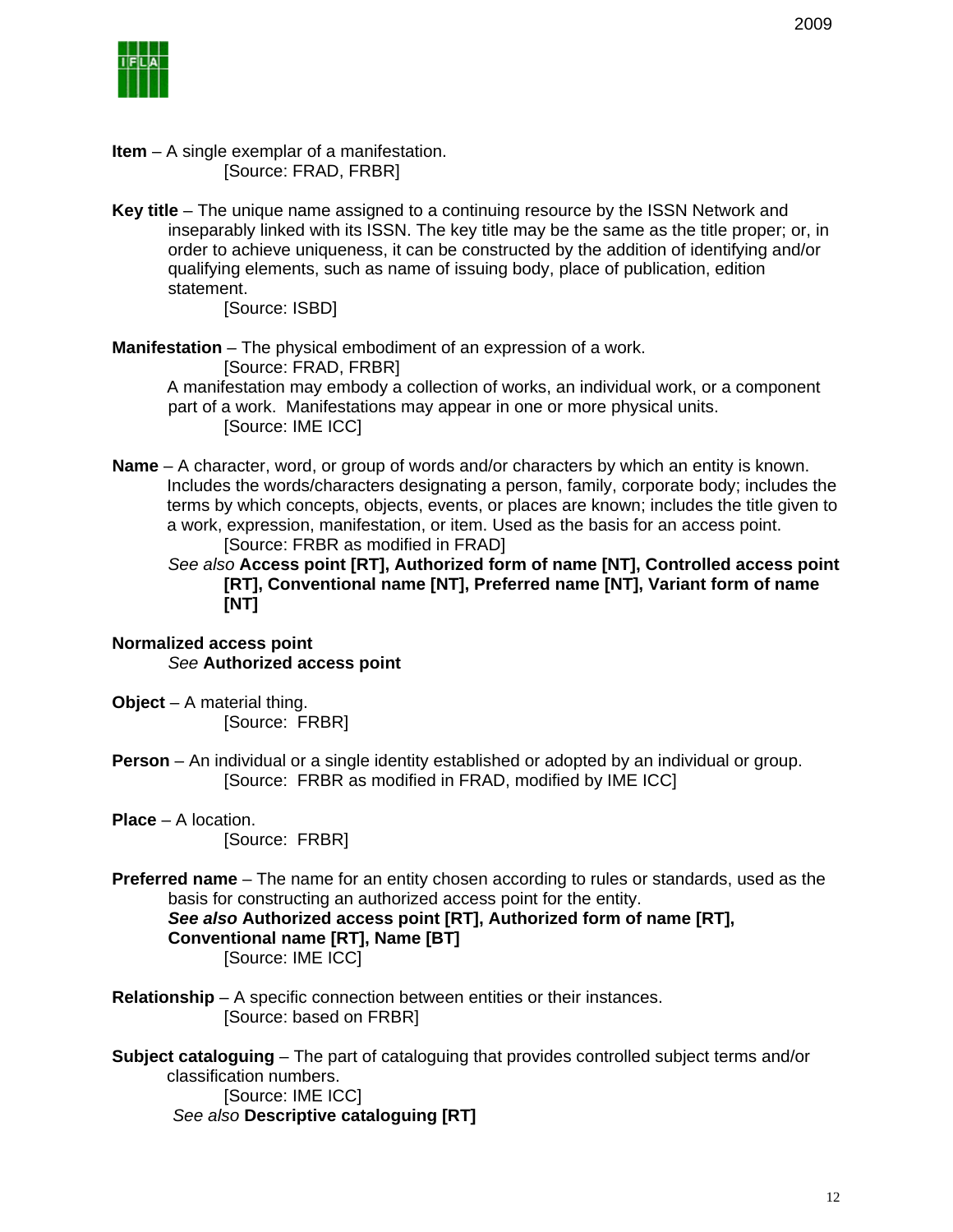

**Type of carrier** *See* **Carrier type**

**Type of content**  *See* **Content type**

**Uncontrolled access point** – An access point that is not controlled by an authority record. [Source: IME ICC]

*See also* **Access point [BT], Controlled access point [RT]**

**Variant form of name** – A form of name not chosen as the authorized access point for an entity. It may be used to access the authority record for the entity or be presented as a link to the authorized access point.

[Source: IME ICC]

*See also* **Access point [BT], Authorized access point [RT], Authorized form of name [RT], Controlled access point [BT], Conventional name [RT], Name [BT]**

**Work** – A distinct intellectual or artistic creation (i.e., the intellectual or artistic content). [Source FRAD, FRBR, as modified by IME ICC]

### *Sources*

- **AACR2** *Anglo-American Cataloguing Rules.* 2nd edition, 2002 revision. Ottawa: Canadian Library Association; London: Chartered Institute of Library and Information Professionals; Chicago: American Library Association, 2002-2005.
- **DCMI Agents Working Group** Dublin Core Metadata Initiative, Agents Working Group. From Web page, 2003 (working definitions): http://dublincore.org/groups/agents/ Final report available online at: http://dublincore.org/documents/dcmi-terms/#classes-Agent)
- **FRAD** *Functional Requirements for Authority Data: A Conceptual Model Final Report, 2008.*
- **FRBR** *Functional Requirements for Bibliographic Records: Final Report*. Munich : Saur, 1998. (IFLA UBCIM publications new series; v. 19) Available on the IFLA Web site: http://www.ifla.org/VII/s13/frbr/ (Sept. 1997, as amended and corrected through February 2008)
- **GARR** *Guidelines for Authority Records and References.* 2<sup>nd</sup> ed., rev. Munich : Saur, 2001. (IFLA UBCIM publications new series; v. 23) Available online at: http://www.ifla.org/VII/s13/garr/garr.pdf
- **IME ICC** IFLA Meeting of Experts on an International Cataloguing Code  $(1<sup>st</sup>-5<sup>th</sup> : 2003-2007)$ , recommendations from the participants
- **ISBD** *International Standard Bibliographic Description (ISBD): preliminary consolidated edition*. – Munich : Saur, 2007. (IFLA Series on Bibliographic Control ; v. 31) Available online at: http://www.ifla.org/VII/s13/pubs/ISBD\_consolidated\_2007.pdf
- **RDA**  *RDA: Resource Description and Access*. *Glossary Draft.* 5JSC/Chair/11/Rev (Jan. 2008, Table 1) Available online at: http://www.collectionscanada.gc.ca/jsc/rda.html#drafts
- **Webster's 3rd –** *Webster's Third New International Dictionary*. Springfield, Mass. : Merriam, 1976.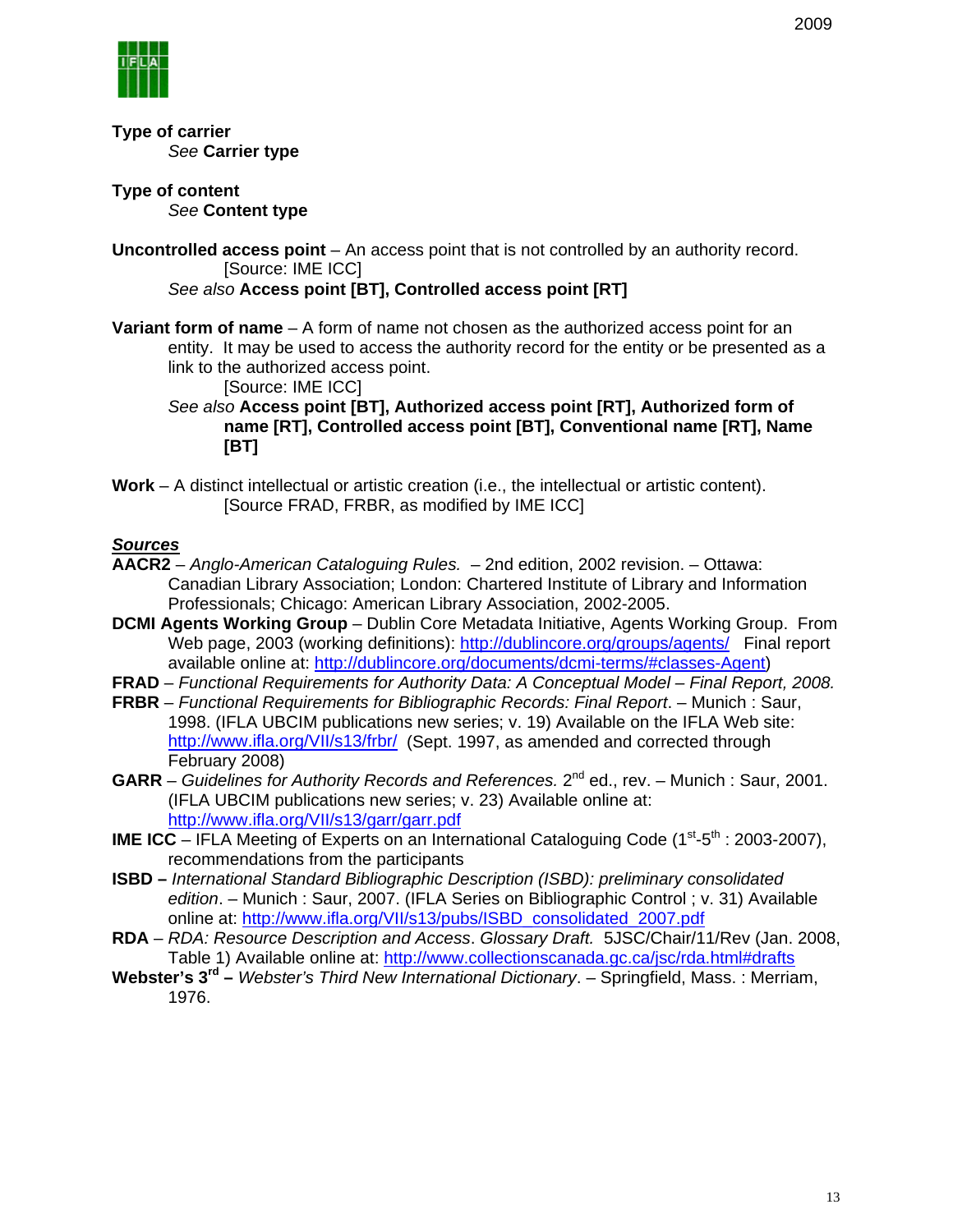

# **Terms no longer used**

# Bibliographical unit *See* **Manifestation**

Heading *See* **Authorized access point, Controlled access point** 

Reference *See* **Variant form of name** 

Uniform title *See* **Authorized access point, Authorized form of name, Name**